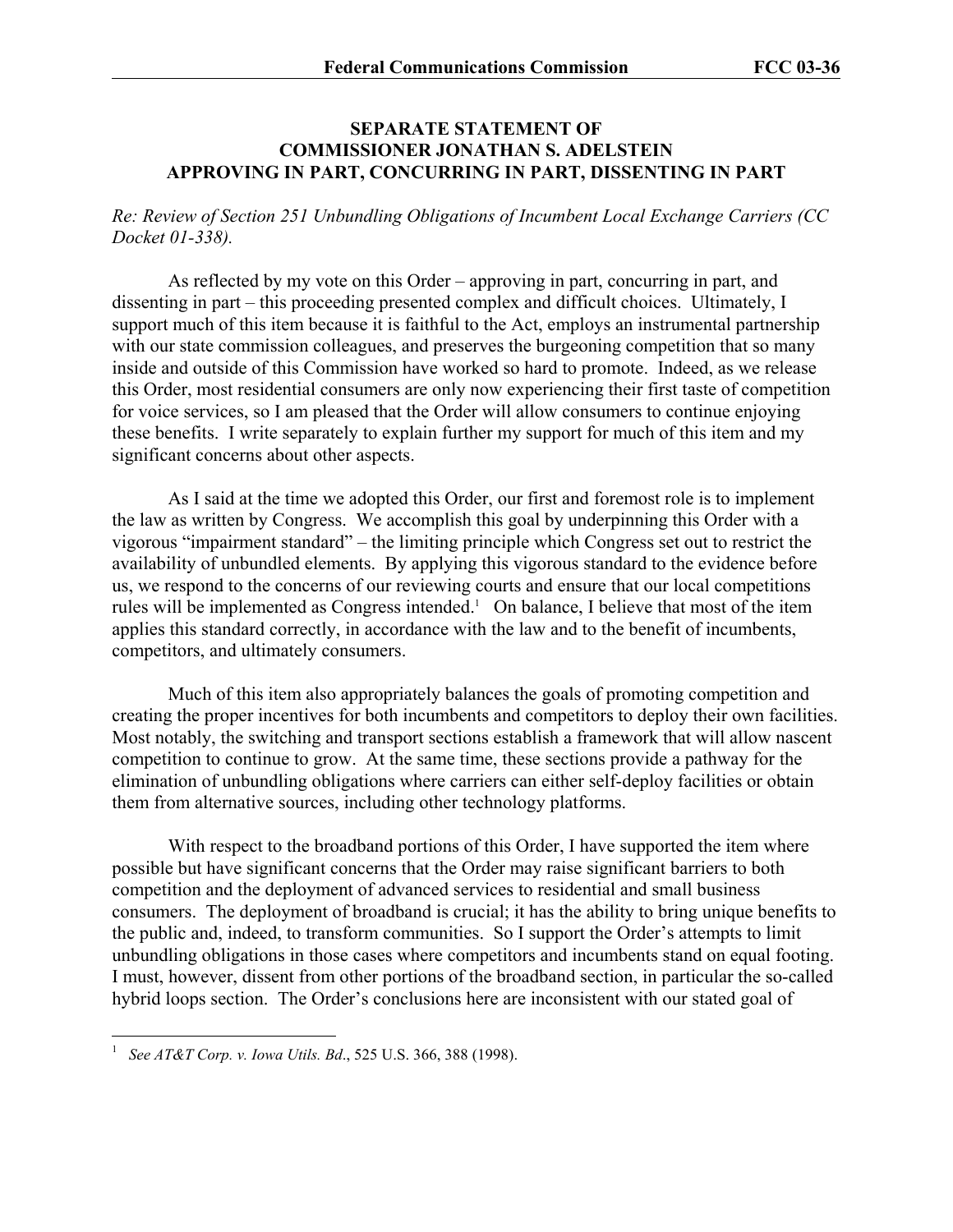promoting facilities-based competition and may pose a real danger of denying consumers the benefits of competition for advanced services.

## *Switching Decision Preserves Voice Competition, Benefits Consumers, and is Faithful to the Act*

In this Order, we have adopted rules to address the availability of local switching in a manner that is consistent with the Act and that preserves the benefits of competition for millions of American consumers. Despite considerable pressure from the voices of dissent, we cannot ignore the reality of how difficult it is for competitors to build out and connect their networks to residential and small business consumers.

Our framework will allow competition to continue to blossom in the voice market for residential and small business customers, in those circumstances where competitors have conclusively demonstrated that they are impaired without access to unbundled local switching.<sup>2</sup> The reality is that competition for residential customers has relied almost completely on the availability of unbundled local switching.<sup>3</sup> Our state commission colleagues have labored mightily to open markets to competition by ironing out performance issues, establishing incentive plans to ensure performance going-forward, and setting prices for network elements in accordance with this Commission's pricing rules. I am pleased that they will continue to play a role in developing local competition under our Order. Many of our own Section 271 approvals granting Bell Companies authorization to provide long distance service rely on the existence of UNE-Platform competition to meet the Track A requirements for facilities-based competition.<sup>4</sup> The service provided using incumbent's switching has brought the clearest and most direct benefits of competition to American consumers in the form of lower prices and innovative services. As many consumer advocates told us, quite simply, it has brought the benefit of choice.<sup>5</sup>

Bringing the benefit of choice has been good for the American people and for American

 $\frac{1}{2}$  Opponents of our decision invariably point to the current deployment switches by competitors. This argument, however, ignores critical differences in the mechanics and economics of providing service to residential and small business customers, as opposed to larger business customers.

<sup>&</sup>lt;sup>3</sup> *Triennial Review Order*, para. 440 (noting that "much of the deployment relied upon by the BOCs in fact provides no evidence that competitors have successfully deployed switches as a means to access the incumbent's loops").

<sup>4</sup> *See* Letter from Brad E. Mutschelknaus, Counsel for Broadview Networks, to Marlene H. Dortch, Secretary, FCC (Jan. 21, 2003) (describing how all four RBOCs have relied upon the presence of UNE-P to advance their bids for section 271 authority).

<sup>&</sup>lt;sup>5</sup> See, e.g. Letter from Robert S. Tongren, President, National Association of State Utility Consumer Advocates to Michael Powell, Chairman, FCC (Dec. 16, 2002); Letter from James Bradford Ramsey, General Counsel, NARUC, to Office of the Secretary, FCC (Feb. 14, 2003); Letter from Consumers Federation of America and Consumers Union to Michael Powell, Chairman, FCC (Feb. 13, 2003).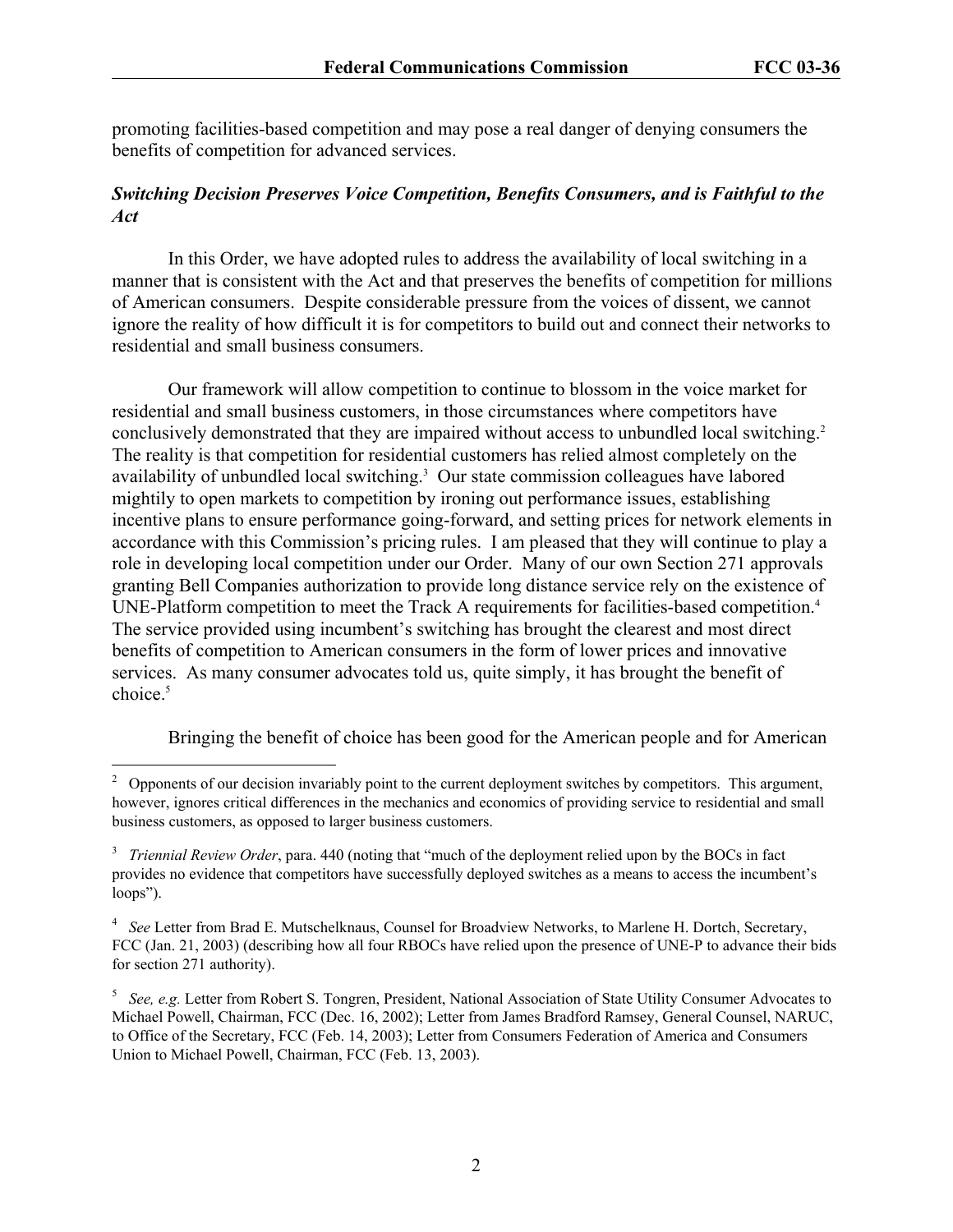businesses. Companies are forging partnerships to offer bundled services that are attractive to consumers and can spur demand. Recently, AT&T Corporation announced that it had worked out a resale deal with its former subsidiary, AT&T Wireless Service, Inc., in which the two companies created an alliance to bring a wireline/wireless service offering. The availability of unbundled switching has allowed the nation's long distance carriers to provide bundled long distance and local services. The Bell Companies are following suit. They have begun rolling out programs that allow customers in some states to make unlimited local and national calls for one flat monthly rate. There is growth in these businesses, and it is made possible by technology and changing consumer habits. The companies providing these bundled packages are seeing them as a way to secure market share. I do not believe that these plans would have become so readily available if we had not preserved access to the UNE-Platform where competitors are unable to deploy their own facilities.

The switching rules adopted in this Order are solidly grounded in the Act and address the concerns of the reviewing courts, most notably the U.S. Court of Appeals for the District of Columbia in *USTA v. FCC*. 6 In response to that decision, our Order employs a more granular analysis that examines particular customer classes and geographic areas. Using this analytical framework, unbundling will only be required in those areas where competitors are impaired. In addition, the Order applies an impairment standard that takes into account not only actual competitive deployment but the ability of competitors to self-deploy or obtain elements from alternative sources. The Order also takes into account the incentives created by unbundling rules. Indeed, we apply the same impairment standard that is endorsed by all five members of the Commission. Moreover, where we ask state commissions to analyze geographic and marketspecific factors, we enumerate specific national triggers and criteria that are functionally identical to those endorsed by the full Commission in the transport section.

Finally, we have taken additional proactive steps to limit unbundling of the switching element. Where we determine there to be impairment without access to switching, we adopt mechanisms designed to mitigate impairment and thereby reduce the overall amount of unbundling.7 For example, we include a baseline rolling use of unbundled switching for customer acquisition purposes. We have concluded that impairment in a given market can be mitigated by granting competitive carriers access to unbundled circuit switching for a temporary period during which it could accumulate customers and later migrate them through a batch hotcut process to their own switching facilities. This temporary, rolling access can help address certain barriers to entry associated with the switching element. It can also help address high

 6 *USTA v. FCC*, 290 F.3d 415 (D.C. Cir. 2002).

 $\frac{7}{1}$  First, we ask our state commission colleagues to evaluate whether competitors could rely on their own switches if they had access to a "batch hot cut" process that would enable them to transfer larger numbers of their customers over to their own switches. Such a process would minimize the costs and operational difficulties for competitors. Second, we ask our state commission colleagues to consider whether the use of unbundled switching on a "rolling" basis would cure whatever additional economic and operation barriers they determine to exist in discrete geographic markets.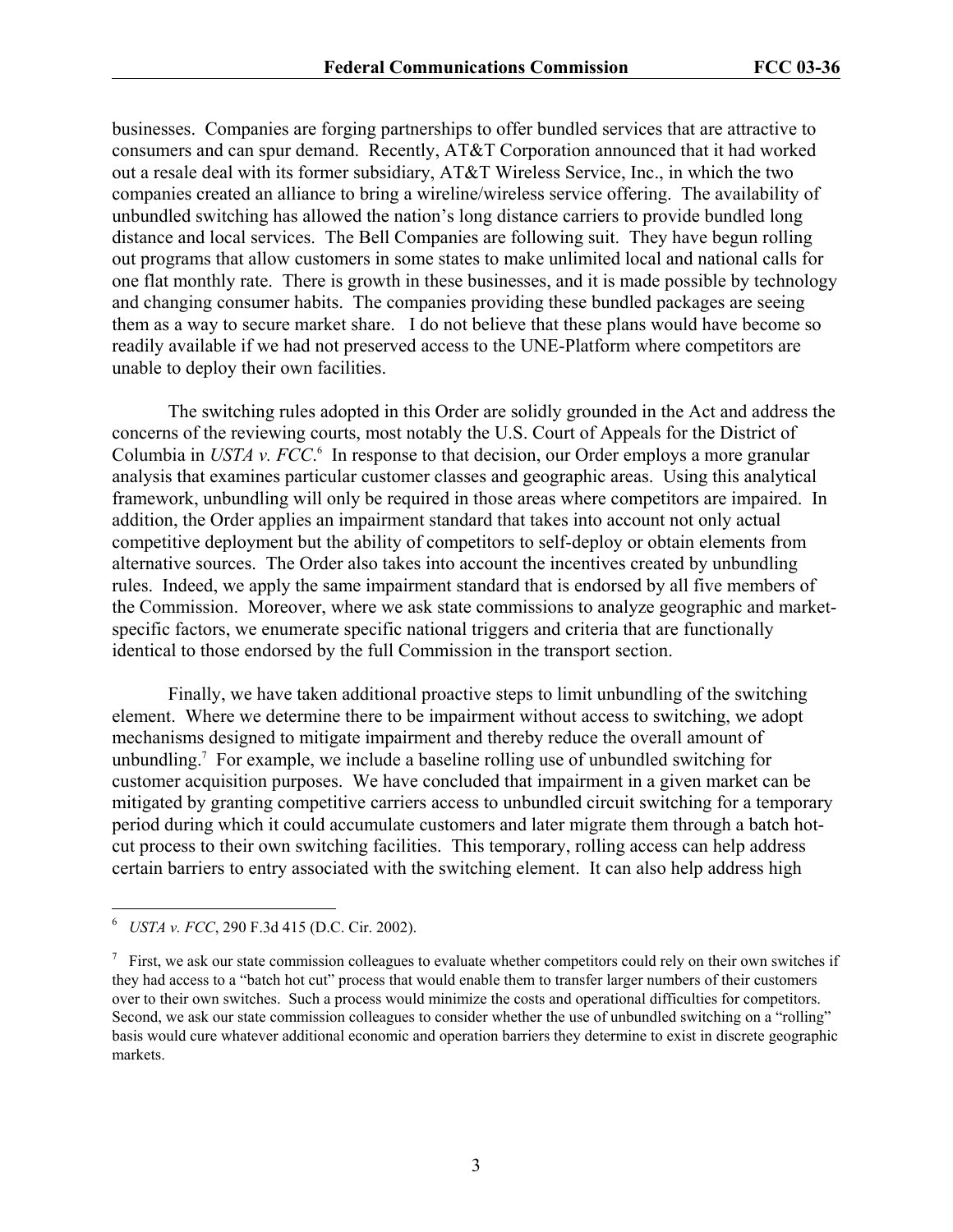customer churn, which some carriers say is as high as 50% for new customers during the first three months of service. This "rolling" availability of switching can aid competitors in their efforts to build up an adequate customer base and then cut over to the use of their own switches, facilitating the transition to facilities-based competitive service. This is about enhancing competitive entry and subsequent opportunity, and not hamstringing it before it is ripe. Indeed, the switching majority's decision takes critical steps to ensure that competitors do not rely on the UNE-Platform in perpetuity.

Overall, I am confident that this decision sets up a framework that responds to the D.C. Circuit and that will allow consumers to see lasting benefits of competition.

## *Broadband Decision Provides Inconsistent Incentives for Providers*

As I have said before, speeding the deployment of broadband to all Americans is one of the most critical tasks before us. That is our clear mandate from Congress. So I support portions of the Unbundled Local Loops section of this Order that create appropriate incentives for competitors and incumbents to build out next generation facilities. I find, however, that the Order takes an uneven approach to creating incentives for broadband deployment and, accordingly, I must dissent from significant portions of the section.

I approve this Order's finding that incumbents and competitors stand on roughly equal footing when making new fiber-to-the-home deployments (*i.e*., "greenfield" construction projects). Where barriers to deployment are equivalent, we should give providers every incentive to invest in and roll-out next generation facilities that will bring the benefit of advanced services to American consumers. Indeed, requiring unbundling in such circumstances would be the sort of overbroad approach for which this Commission has been rebuked in the past. By eliminating unbundling for greenfield fiber-to-the-home projects, we will speed the deployment of these large information pipes, which have the greatest potential to deliver a wealth of innovative and beneficial services to consumers.

A more difficult choice was presented in the decision to eliminate the high frequency portion of the loop. Were I to look at this question without the overlay of existing judicial precedent, I would likely have reached a different outcome. Availability of this element has made a positive contribution to the competitive landscape by enabling competitors to provide advanced services through "line sharing" arrangements. Nevertheless, I concur in this section out of recognition that the *USTA* court has directly spoken to this issue<sup>8</sup> and with my expectation, which is being borne out in the current marketplace, that the ability of competitors to access whole loops will enable them to continue to roll-out broadband services to residential and small business consumers. Given the necessity of this action, I am pleased that we are able to provide a sufficient transition that will not disrupt service to the many consumers who currently receive

 8 *USTA v. FCC*, 290 F.3d at 428-430.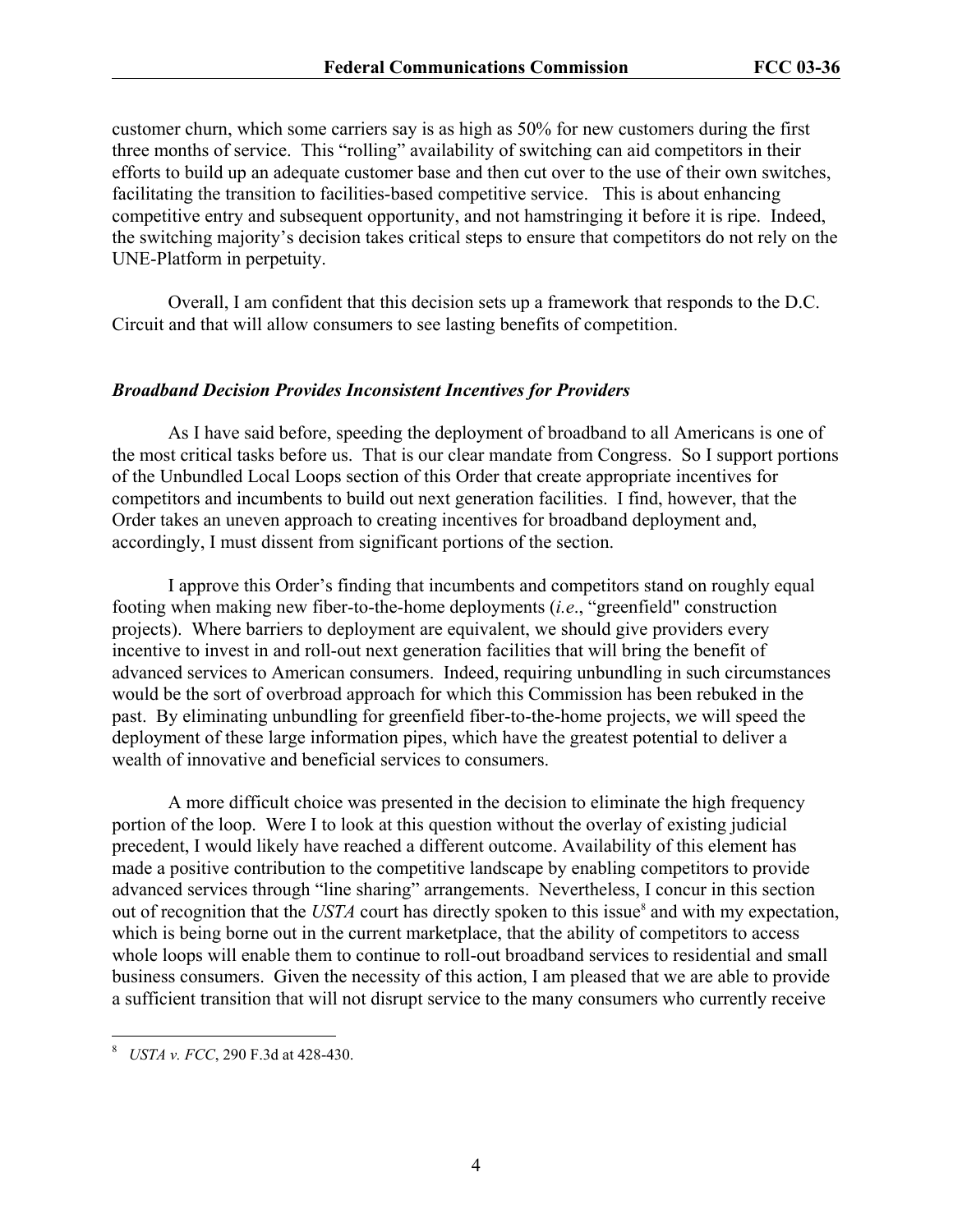broadband services *via* line sharing arrangements and that will allow competitors an opportunity to adjust their business plans to our new unbundling rules.

Regrettably, I cannot join the Order in other broadband findings. Portions of the Order disregard Congress' touchstone, the impairment standard. This is particularly so in those cases where incumbents are deploying fiber as part of their existing networks in the form of "hybrid loops," which combine copper and fiber plant. In these cases, I find the Order's conclusion that Section 706 of the Act outweighs the impairment standard of Section 251 to be unfounded. The decision to limit competitors' access to unbundled local loops, long recognized by this Commission and reviewing courts as the ultimate bottleneck facility,<sup>9</sup> strikes me as wholly inconsistent with the Commission's roundly-supported efforts to promote loop-based competition. More broadly, I fear that this decision may not only undermine competition but also drastically limit consumer choices for broadband, in many cases to one provider. Functionally, the Order forces many residential and small business consumers to choose narrowband, dial-up service in order to reap the benefits of competition.

## *Conclusion*

 $\overline{a}$ 

While many, including me, would have preferred this Order to have been released on the day of adoption, the complex issues, the divergent viewpoints expressed, and the fact that significant portions of the drafting were not begun in earnest until after the vote prevented a simultaneous release. We have strived to finalize this Order as quickly as possible. In so doing, we faced the daunting task of addressing two court remands and the more than three thousand comments filed in this proceeding – many of which included sophisticated, and often contradictory, economic studies and analyses. The result is a five hundred page order that incorporates the views of different majorities to reach conclusions about particular elements. The complexity of the issues and the diversity of views may have slowed the process of finalizing the Order, but we have worked hard in fleshing out the final details of the Order to address many of the concerns raised by those in dissent. Of course, I would have preferred that this be a unanimous decision and I worked with both sides to try to find common ground. However, in the final tally, all five Commissioners agreed on an impairment standard that satisfies the statute and the courts; we simply disagreed on how it is applied to the evidence for particular elements.

Throughout this process, we have been fortunate to have been aided by the exceptionallytalented and enormously-dedicated staff here at the Federal Communications Commission and to have had the benefit of a well-developed record reflecting the views of all types of service providers, equipment manufacturers, state utility commissioners, and, most importantly, consumer interests. While there are few who support every outcome in this item, I express my

<sup>9</sup> *See Triennial Review Order*, para. 205 (noting that "[c]onstructing loop plant is both costly and time consuming, regardless of the type of loop being deployed"); Verizon v. FCC, 535 U.S. 467 at n.27 (acknowledging that loop facilities are "very expensive to duplicate").